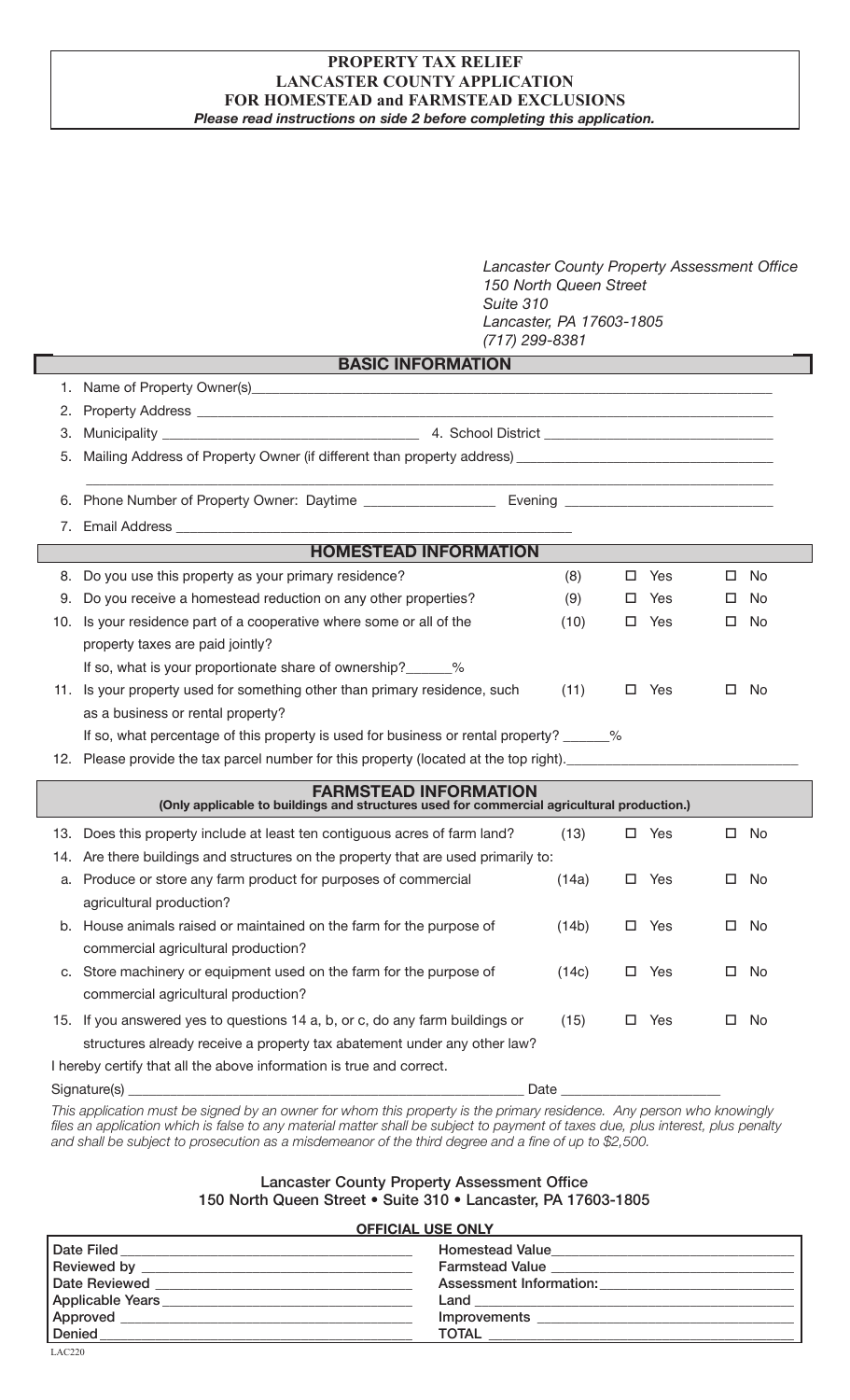#### **Instructions Property Tax Relief Application for Homestead & Farmstead Exclusions**

The Taxpayer Relief Act, Act 1 of Special Session 1 of 2006, was signed into law by Governor Rendell on June 27, 2006. The Taxpayer Relief Act provides two separate mechanisms to reduce your property tax bill. First, each school district, except the Pittsburgh, Scranton and Philadelphia School Districts, is required to conduct a voter referendum in 2007 to determine whether to impose an additional local income tax to be used to reduce property taxes. Second, the Taxpayer Relief Act also provides for property tax reduction allocations to be distributed by the Commonwealth to each school district. Either type of property tax reduction will be through a "homestead or farmstead exclusion."

Under a homestead or farmstead property tax exclusion, the assessed value of each homestead or farmstead is reduced by the amount of the exclusion before the property tax is computed. You are not guaranteed a homestead or farmstead exclusion unless and until an additional income tax for purposes of granting a homestead or farmstead exclusion is approved by voter referendum or sufficient funds have been collected to permit property tax reduction allocations to be made by the Commonwealth. Initial property tax reductions funded by allocations from the Commonwealth took effect July 1, 2008.

To receive school property tax relief for tax years beginning July 1, 2022, or January 1, 2023, this form must be filed by the preceding March 1. Your school district is required to notify you by December 31 of each year if your property is not approved for the homestead or farmstead exclusion or if your approval is due to expire.

### **BASIC INFORMATION**

- 1. Fill in your name and the name of other owners, such as a co-owner of the property. The application must be signed by an owner for whom the property is his or her primary residence. If the property has more than one owner, signatures of additional owners are not required.
- 2. Fill in the address of the property for which you are seeking an exclusion.
- 3. Fill in your municipality. If you are not sure what your municipality is, contact your local tax collector or county assessment office at (717) 299-8381.
- 4. Fill in your school district. If you are not sure what your school district is, contact your local tax collector or county assessment office at (717) 299-8381.
- 5. If your mailing address differs from the address of the property for which you are seeking a homestead exclusion, fill in your mailing address.
- 6. List phone numbers where you can be reached during the day, and the evening, if you are unavailable during the day.
- 7. List your email address.

#### **HOMESTEAD INFORMATION**

- 8. Only a primary residence of an owner of the property may receive the homestead exclusion. This is where you intend to reside permanently until you move to another home. You may be asked to provide proof that this property is your primary residence, such as your driver's license, your voter registration card, your personal income tax form or your local earned income tax form.
- 9. Do you have another residence which you claim as your primary residence? For instance, do you claim another state as your primary residence, or another county in Pennsylvania? The homestead exclusion can only be claimed once, for a place of primary residence. You may not claim this property as your primary residence if you claim another property as a primary residence or if you receive a homestead tax abatement or other homestead benefit from any other county or state.
- 10. If you live in a unit of a cooperative and you pay all or a portion of your real property taxes jointly through a management agent or association, rather than paying your taxes separately from other units, check yes. If you answered yes, please indicate your proportionate share of ownership. You may be asked to provide a contact to confirm this information.
- 11. Check yes if the property for which you are seeking a homestead exclusion is used for other purposes, such as a business or rental property.

For example, do you claim part of your home as a home office or deduct expenses for the business use of your home on your state or federal tax? If you answered yes, please indicate what percentage of the property is used as business or rental property.

12. If known, fill in the parcel number of the property for which you are seeking a homestead exclusion. You can find the parcel number on your real property tax bill. If you do not have a real property tax bill, call your local tax collector or county assessment office at (717) 299-8381.

## **FARMSTEAD INFORMATION**

*(Only applicable to buildings and structures used for commercial agricultural production.)*

Only complete this section (questions 13, 14 a, b, and c, and 15) if you are applying for a farmstead exclusion. If you answer yes to questions 14 a, b and c, *you may be asked to provide proof that the buildings and structures are used for commercial agricultural activity, such as the net income or loss schedule from your state or federal income tax forms.*

13. Only buildings and structures on farms which are at least ten contiguous acres in area and used as the primary residence of the owner are eligible for a farmstead exclusion. Land is not eligible for a farmstead exclusion. If your property includes at least ten contiguous acres of farm land, check yes.

- 14. Check yes if the buildings or structures are used primarily to:
	- a. Produce or store farm products produced on the farm for the purpose of commercial agricultural production.
	- b. House animals raised or maintained on the farm for the purpose of commercial agricultural production.
	- c. Store agricultural supplies or machinery and equipment used on the farm in commercial agricultural production.
- 15. Check yes if any farm buildings or structures receive an abatement of property tax under any other law.

#### **Change in Use**

If your property is approved as homestead or farmstead property and the use changes so that the property no longer qualifies for the homestead or farmstead exclusion, you must notify the assessor within 45 days of the change in use. If the use of your property changes and you are not sure if it still qualifies for homestead or farmstead exclusion, you should contact the assessor.

#### **False or Fraudulent Applications**

The assessor may select, randomly or otherwise, applications to review for false or fraudulent information. Any person who files an application which contains false information, or who does not notify the assessor of a change in use which no longer qualifies as homestead or farmstead property, will:

- Be required to pay the taxes which would have been due but for the false application, plus interest.
- Be required to pay a penalty equal to 10% of the unpaid taxes.
- If convicted of filing a false application, be guilty of a misdemeanor of the third degree and be sentenced to pay a fine not exceeding \$2,500.

This application must be signed by an owner for whom this property is his or her primary residence. If the property has more than one owner, signatures of additional owners are not required. By signing this application, the applicant is affirming or swearing that all information contained in the application is true and correct.

Applications must be filed on or before March 1<sup>st</sup> of each year unless an application has been filed within the preceding three years. Please return to:

Lancaster County Property Assessment Office 150 North Queen Street Suite 310

Lancaster, PA 17603-1805

For Questions on the Homestead or Farmstead Exclusion, please contact your local tax collector or the Lancaster County Assessment Office at (717) 299-8381, office hours are 8:30 am to 5:00 pm, Monday through Friday. LAC221